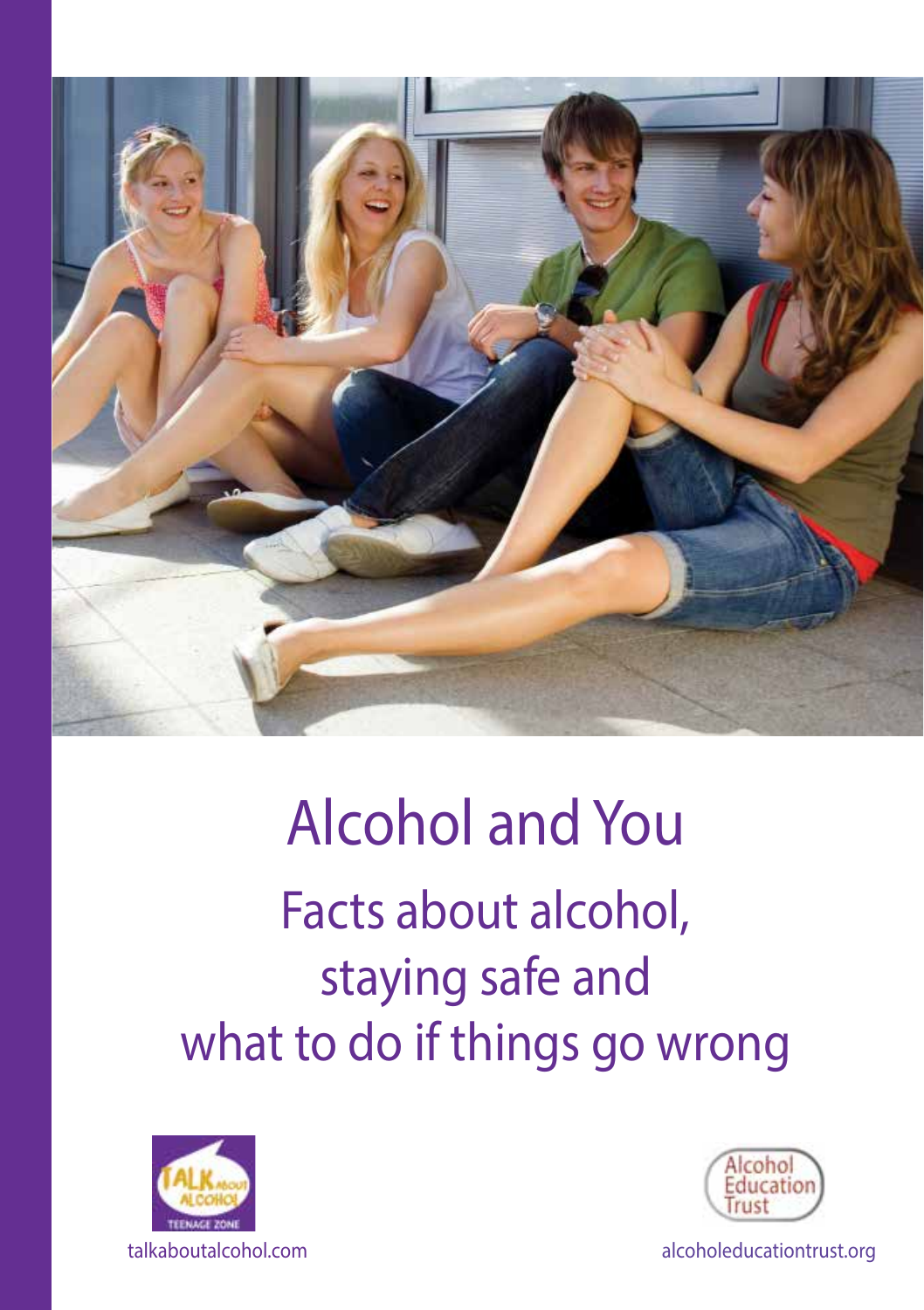

You may feel it's unfair that your age group is always in the press for 'bingeing' and getting drunk. This isn't true – as over 86% of British 16–24 year-olds go out to socialise and have a good time without getting drunk.

But the truth is you're more likely to go home with a stranger, embarrass yourself and your mates, be robbed or be attacked if you get drunk or lose control.

This guide gives you tips on how to stay safe and drink responsibly, if you choose to drink, plus what to do if things go wrong.

## **Did you know?**

- Only 4% of 11–15 year-olds drink weekly
- 62% of 11–15 yearolds have chosen not to try alcohol at all
- Less than 1% of 11 year-olds drink weekly

This guide is written and produced by The Alcohol Education Trust, [alcoholeducationtrust.org.](http://www.alcoholeducationtrust.org) If you require further information please email: inf[o@alcoholeducationtrust.org.](mailto:jane@alcoholeducationtrust.org ) Information within this guide is based on Government and the UK Chief Medical Officers' guidelines and was current when going to press in September 2017. Statistics are drawn from: Smoking, Drinking And Drug Use Among Young People In England In 2014, The Chief Medical Officer for England's Guidance On The Consumption Of Alcohol By Children And Young People 2009, Statistics on Alcohol: England 2017 and Adult Drinking Habits in Great Britain 2005 to 2016. Copyright Helena Conibear of The Alcohol Education Trust. All rights reserved. No reproduction, copy or transmission of this publication may be made without written permission in accordance with the provisions of the copyright act 1956. This work is licensed under a Creative Commons Attribution-NonCommercial-ShareAlike 4.0 licence. To view a copy of this licence, visit [creativecommons.org/licenses/by-nc-sa/4.0/](http://creativecommons.org/licenses/by-nc-sa/4.0/)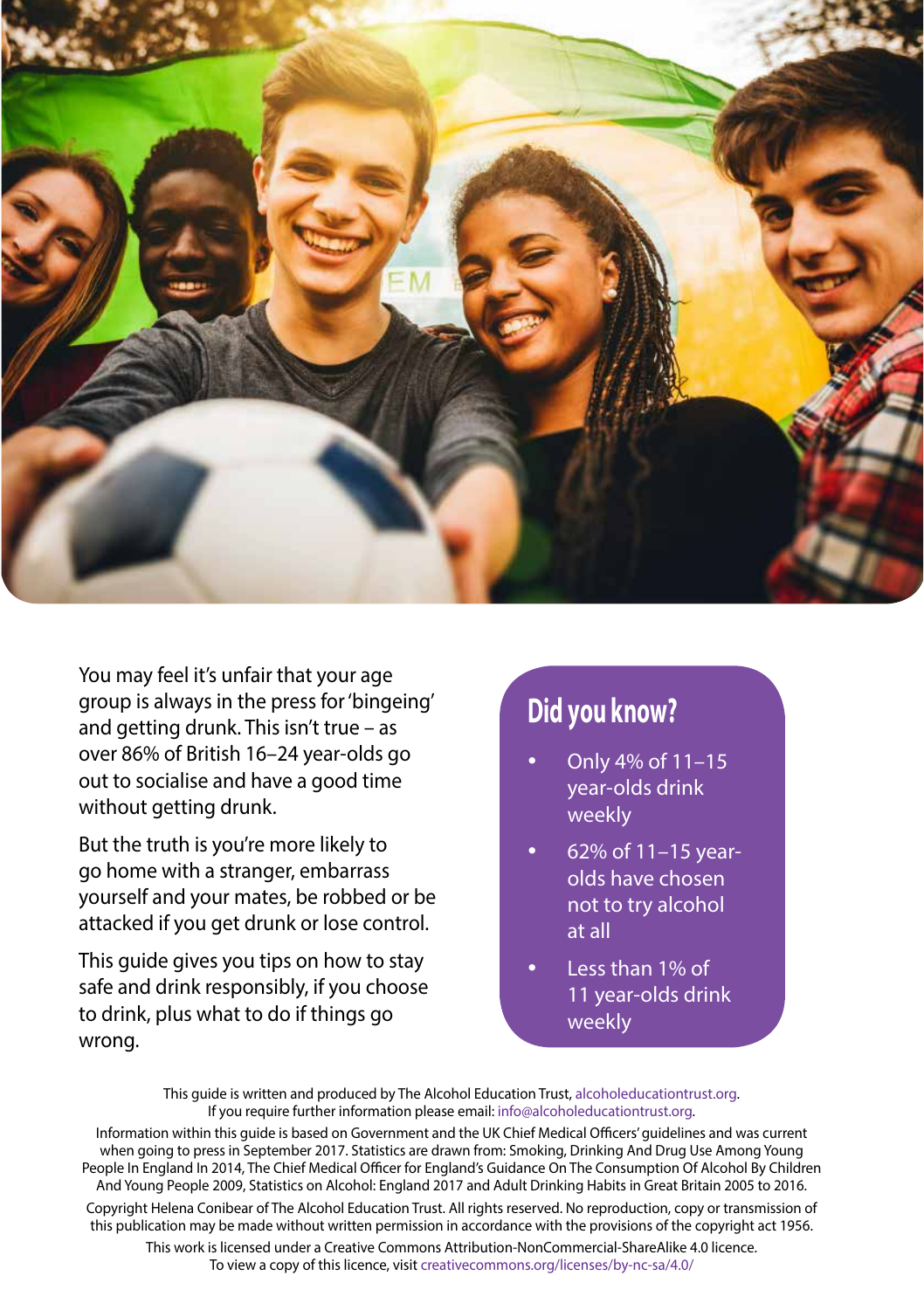# **Top Tips**

We've put together some tips to help you stay in control and have a good time if you choose to drink.

# **Units and mixing**

The amount of alcohol in drinks varies a lot, so check the label to find the alcohol content of your drink. Most drinks now have unit information on the back label. For example, a standard glass (175ml) of wine at 12% alcohol contains 2 units, the same as a double vodka or whisky, or a pint of beer at 3.5%. However, many premium beers will be 4.5% or above, increasing your intake by a unit per pint. Home pours of drinks are usually much bigger than pub measures, so with spirits, use a measure, have a long mixer and plenty of ice. Also watch out for 'top ups' – you can kid yourself that you're still on the same drink – finish your glass first before having another drink. Each shot is one unit, with about 30 shots in a 70cl bottle!

You can download an app that adds up your drinks and calories at **[nhs.uk/Tools/Pages/drinks-tracker.aspx](http://www.nhs.uk/Tools/Pages/drinks-tracker.aspx)**

# **Pace yourself**

If you are going to be drinking over several hours – either out on the town or at friends', you could drink much more than you realise. A great way to stay on top is to alternate soft drinks or water with each alcoholic drink. Alcohol is dehydrating, so water or long refreshing pacers make a big difference - especially if you're dancing and using energy! All bars and clubs have to offer free tap water, so don't be afraid to ask. Find out more at **[talkaboutalcohol.com](http://talkaboutalcohol.com)**

# **A quick bite**

It's very tempting, especially if you're going out straight from college or work, not to eat. Having a quick sandwich or bowl of cereal before you go out will line your stomach and alcohol will not be absorbed so quickly into the blood stream.

# **Look out for each other**

had their drink spiked.

Recent polls show that over 30% of us have taken risks after a night out either by going home on our own or with a stranger. Don't risk it, never go home on your own or with someone you don't know well. Also, never leave your drink unattended in bars and clubs or accept drinks from strangers. Look out for your mates and make sure they look out for you. Drink spiking is on the increase, and not always by strangers. 1 in 3 students say they have

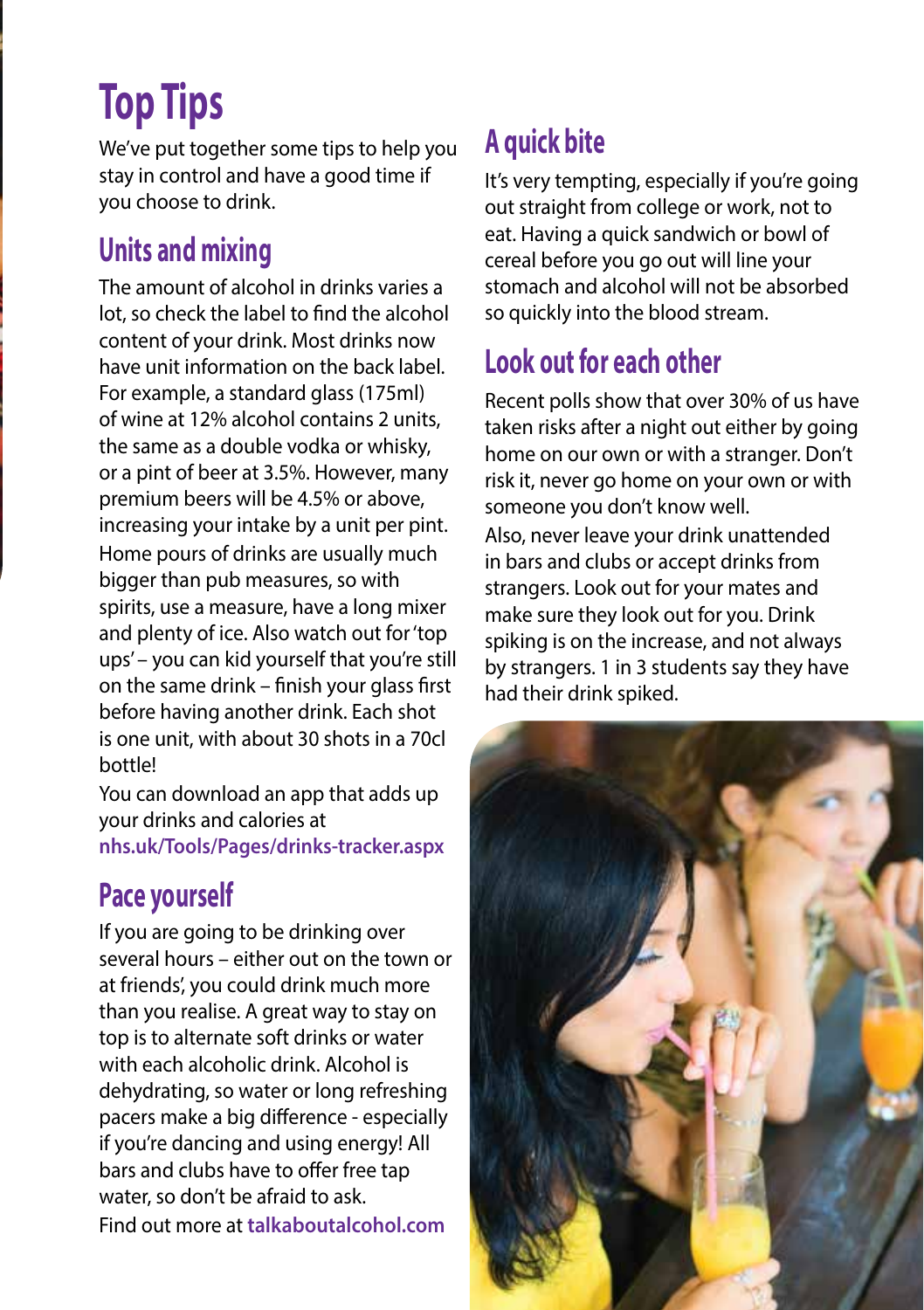# **Getting home safely**

If you're going out as a group and taking a car, then decide beforehand who's going to be the designated driver. You could all buy non-alcoholic drinks for them and pay for the petrol too.

If you aren't taking a car, make sure you know how you're getting home. Arrange a lift in advance or have phone numbers for reliable taxi firms to hand, or find out about public transport and put aside some cash so you don't spend it.

If you have to walk home, don't walk through unlit or unsafe areas and don't go home on your own. Don't let your friends wander off by themselves either, especially if they've been drinking.

### **Peer pressure – go on have another one**

It's sometimes very hard to resist your mates' encouragement to have another drink, or not to feel a loser if you say no or move to drinking soft drinks. You may also think you want your money's worth if you've bought a big round of drinks early in the evening and it's your friend's turn to buy the drinks. Try these tips:

- o Avoid big rounds of drinks. You'll be out of pocket and it could encourage you to drink too much.
- o Choose drinks that are alcohol free or lower in alcohol like a spritzer, a single spirit with a long mixer, a tonic or a low alcohol beer – who can tell the difference?
- o Offer to be the designated driver for the evening – it'll save you all money and you'll be very popular with your friends if you get them home safely.

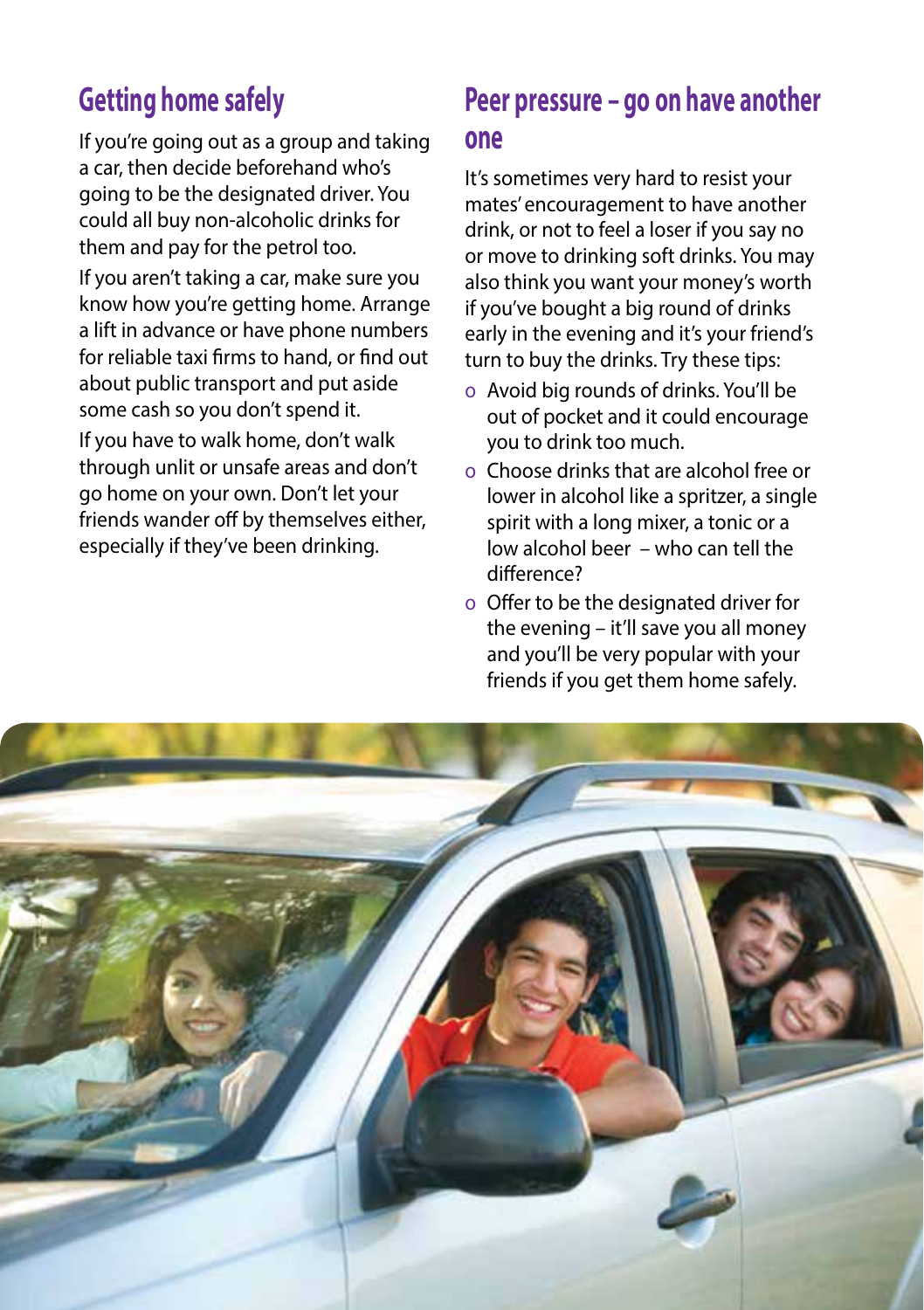# **How much is too much?**

# **Units and daily guidelines**

UK low risk drinking guidelines for adults define a 'unit' or 'drink' as 8g (1cl) of pure alcohol and recommend that men and women should not exceed 14 units a week.

How alcohol affects you will depend on your age, size, sex and health. Women are generally smaller than men and have less body water; also they have less of the enzyme which breaks down alcohol.

How quickly you drink and whether you are eating also affects how alcohol is absorbed by the body, but in general your liver can break down one unit an hour.

Try not to 'save up' units and drink heavily at the weekends. Binge drinking can lead to long term health problems and increases your chances of injury, assault and theft.

If you drink too much, it is

recommended that you have 48 hours without alcohol to give your liver a chance to recover. There is no safe level of drinking if you are under 18 as your brain and liver aren't fully developed and the toxins from the breakdown of alcohol have a much greater effect.

Labels on bottles of alcoholic beverages usually contain information to help you. Icons on the label give the total number of units contained in a bottle or the number of units in a specific standard measure as well as alcoholic strength.



# **When not to drink**

#### **DON'T**

- o Drink and drive
- o Operate machinery, use electrical equipment or work at heights after drinking
- o Drink heavily before playing sport alcohol is dehydrating
- o Drink while on certain medications ask your doctor if you are unsure
- o Binge drink it can lead to health and other problems
- o Drink when you are pregnant.

For more information visit: **[talkaboutalcohol.com](http://talkaboutalcohol.com) [drinkingandyou.com](http://www.drinkingandyou.com)**

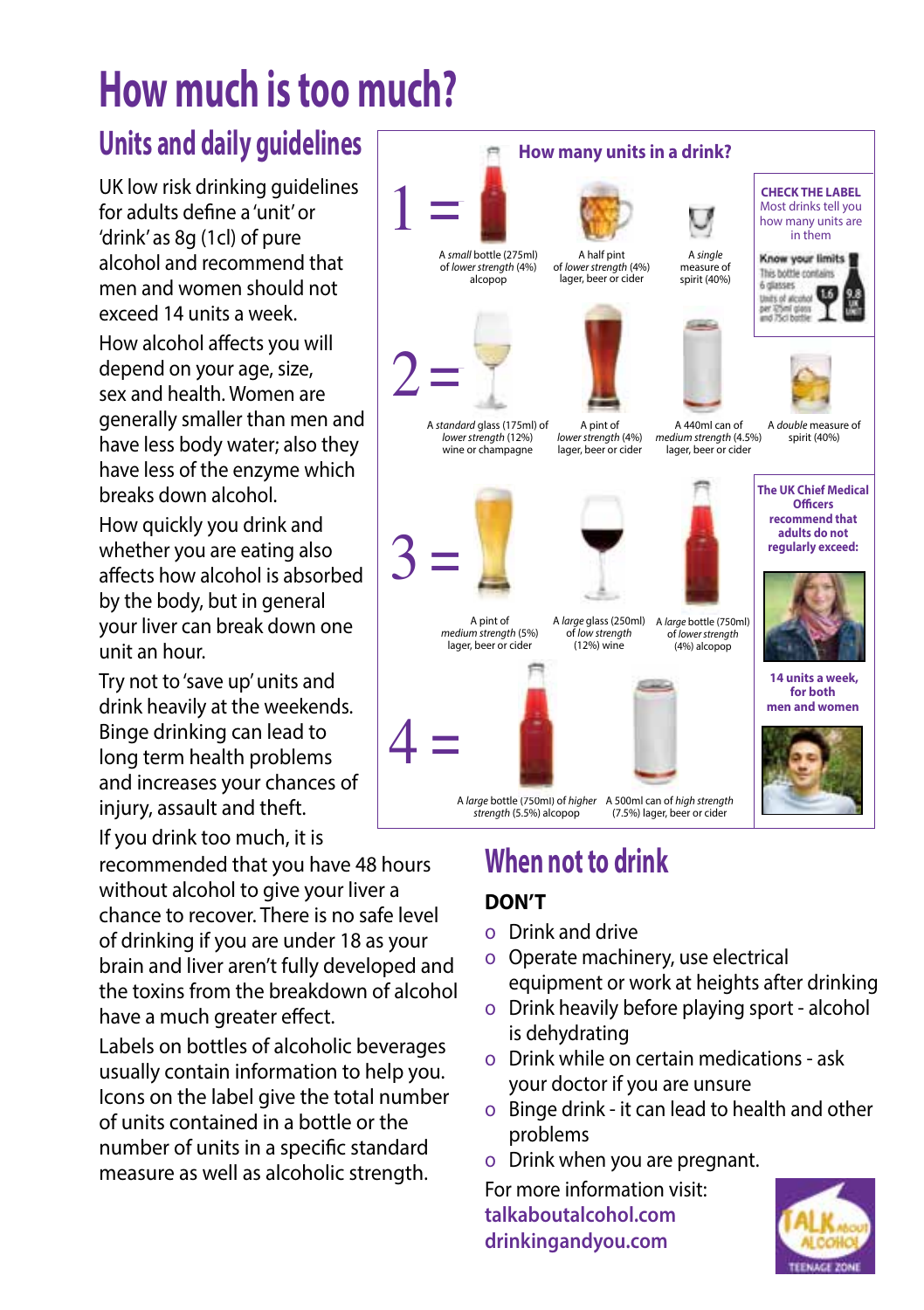### **How too much alcohol affects the body**

#### **Brain**

Too much alcohol acts a depressant on the brain, the control centre of the body. It can make the drinker feel happy for a little while, but that's followed by a depressing low. Long-term drinking can kill off brain cells and lead to memory loss and mental problems.

#### **Head**

After a few drinks, it can be easy for someone to lose their head. They may feel more relaxed, emotional and uninhibited, but they also lose control. Their judgement is affected too. They might make a fool of themselves, get into trouble, cause an accident or do something they regret later. Every year, 18-22% of accidental deaths are alcohol related.

Alcohol draws water out of the brain. So, as the body starts to break down alcohol, the drinker may feel dizzy and be in for a throbbing headache if they drink too much.

#### **Heart**

Drinking large quantities of alcohol over a short period can cause irregular heart beats and shortness of breath, leading to panic attacks and illness. Moderate drinking, that is 1 or 2 units a day, may offer some protection from heart disease in men over 40 and in post menopausal women, but it is not advised that an adult takes up drinking if they don't already. It is more important to be physically active, eat a healthy, balanced diet and to avoid smoking.

#### **Liver**

The liver breaks down most of the alcohol a person drinks. (The rest leaves the body in breath, urine and sweat). But it can only break down about 1 unit (8g) of alcohol an hour in an average adult. More than that, and it stops working properly. If the body can't cope with all the alcohol in its system, the person falls into an alcoholic coma (which can be fatal).

Long-term heavy drinking kills off liver cells, leading to a disease called cirrhosis. It's a 'silent' disease – symptoms may not be noticeable until the disease is advanced. Long-term excessive drinking can also lead to liver cancer.

#### **Waist**

Although alcohol is fat free, it is very calorific (only fat contains more calories per gram) and increases your appetite, so excess drinking can lead to weight gain.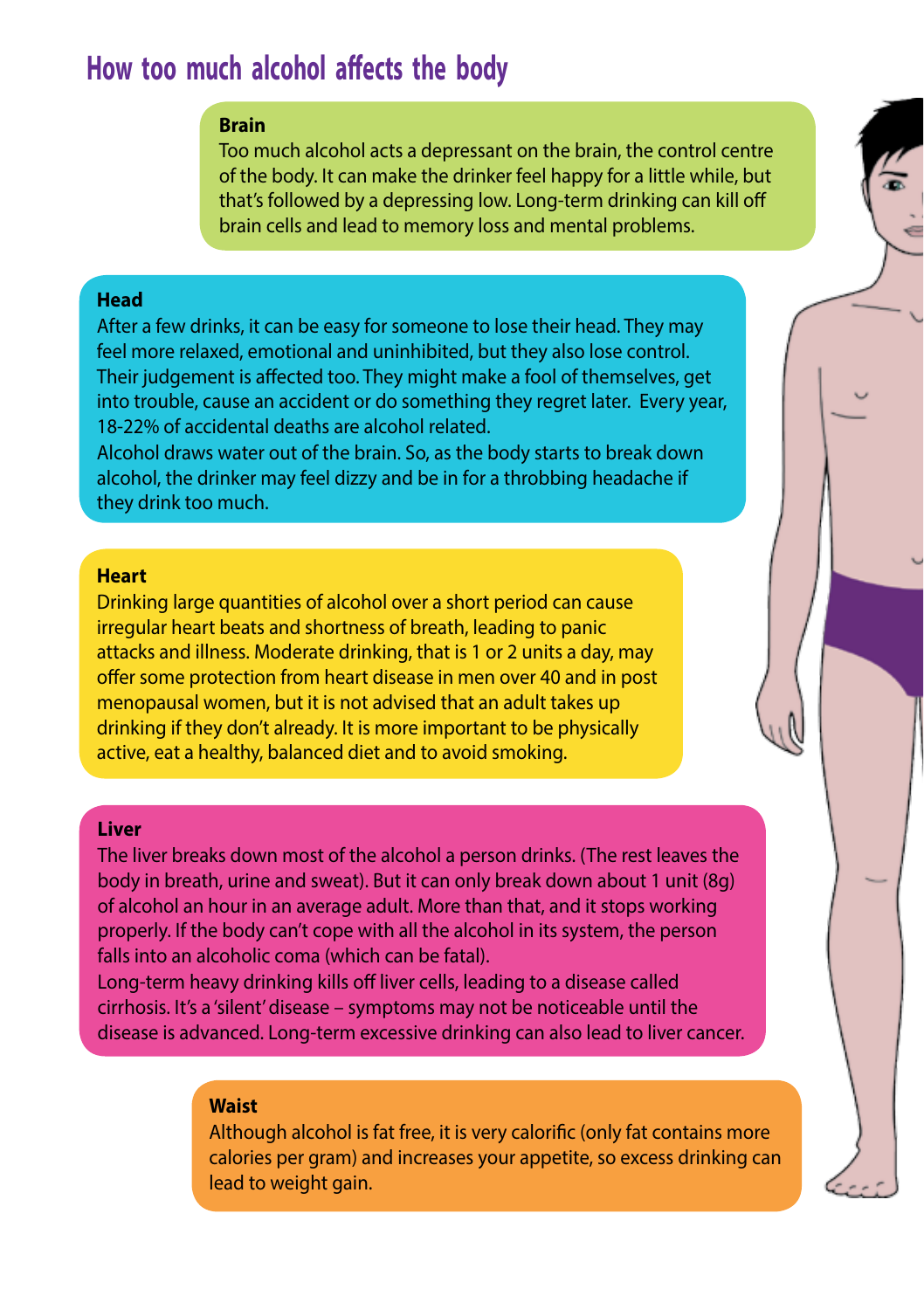#### **Skin**

Too much alcohol dehydrates the body, which is bad news for the skin and complexion. It also dilates the blood vessels under the surface of the skin, leading to ugly veins on the nose and cheeks.

#### **Eyes**

Too much alcohol dilates blood vessels in the eyes, so they can look red and bloodshot. It also affects the signals sent from the eyes to the brain - vision becomes blurred, and distances and speeds get harder to judge. Many road accidents involve drivers or pedestrians who have alcohol in their blood. Too much alcohol also suppresses REM (Rapid Eye Movement) sleep. It's the most important phase of sleep so drinking heavily can ruin the chance of a good night's rest.

#### **Gut**

Alcohol is absorbed from the stomach into the bloodstream. Your body's ability to process alcohol depends on various things, like your age, weight and sex. Your body breaks down alcohol at a rate of roughly one unit per hour.

Because it takes time for your body to break down alcohol, drinking more than one unit of alcohol an hour will build up your blood alcohol concentration (BAC) and it may be many hours before you are safe to drive. After a night of heavy drinking you risk being over the drink drive limit the next morning. Learn more at **[www.morning-after.org](http://www.morning-after.org.uk).uk**

#### **Reproductive organs**

Drinking too much alcohol can affect performance in the bedroom because the drinker's not fully in control of their body. Alcohol affects judgement too, so people may have unsafe sex or sex they later regret. In women, heavy drinking may delay periods and affect fertility. As alcohol crosses the placenta to the baby, you should not drink if you are pregnant.

#### **Armpits**

Excess alcohol is also excreted as smelly body odour and bad breath - not great for attracting partners.

For more information, please visit **[talkaboutalcohol.com/interactive-body/](http://www.talkaboutalcohol.com/interactive-body/)**

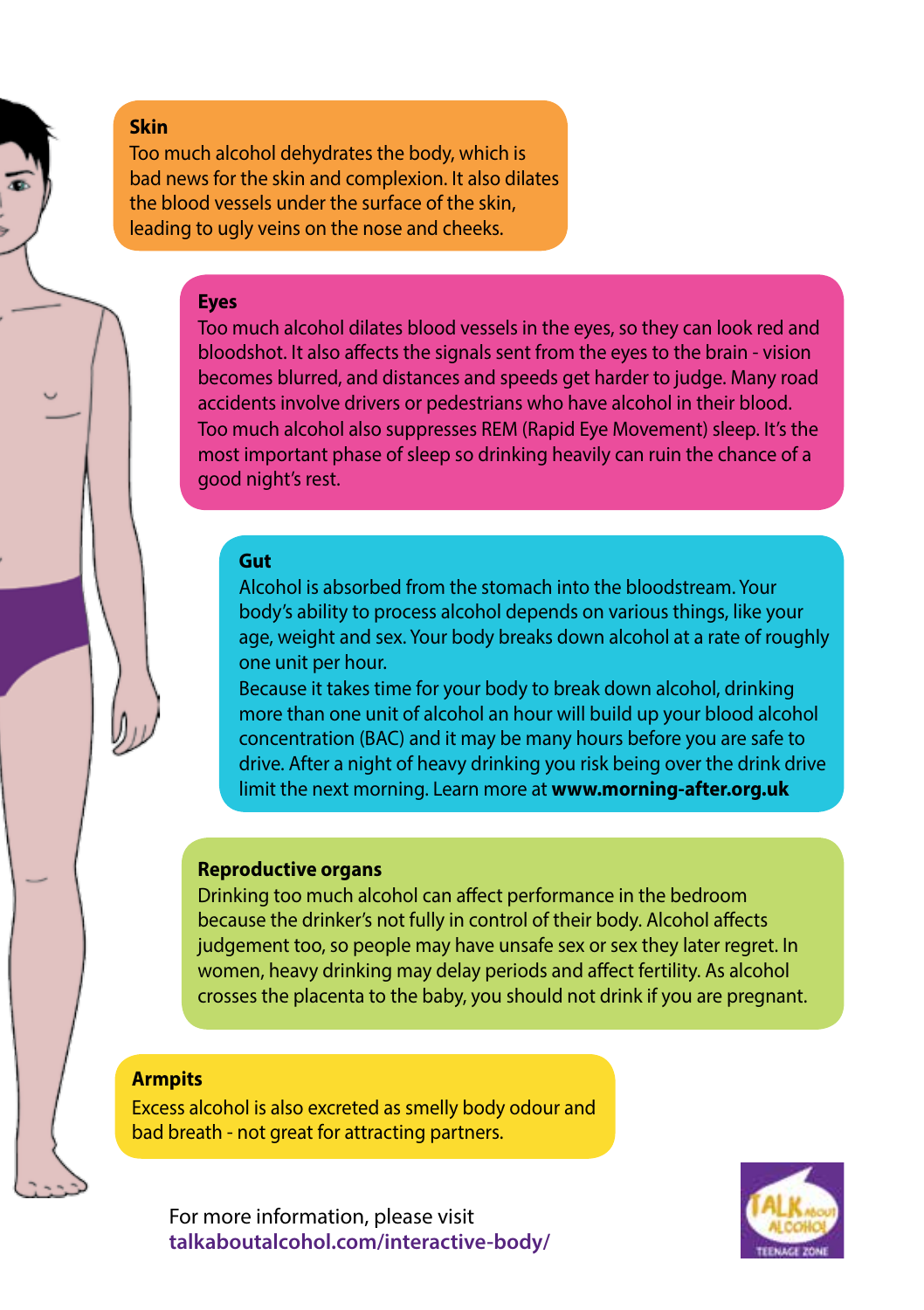# **The law and underage drinking**

It is important to be aware of quidelines, facts and the law about alcohol in the UK.

**Under 5?** It is illegal to give alcohol to under 5s.

**Under 16?** It is at the landlord's discretion whether children are allowed anywhere in a pub. You cannot of course, buy or drink alcohol on the premises.

**Under 18?** If you are under 18, it is illegal to buy alcohol (this includes in any shop or supermarket, off licenses, bars, clubs or restaurants and buying on line). It is illegal to buy alcohol for someone under 18 in a licensed premises, the only exception is for 16 or 17 year-olds who are allowed to drink beer, wine or cider with food if with an adult (but you may not buy the alcohol yourself).

It is legal for anyone over 5 to drink alcohol. The restrictions apply to purchasing (under 18) and location - in licensed premises, public places or alcohol exclusion zones.

Police have powers to confiscate alcohol from under 18s drinking in public spaces.

# **Buying alcohol for those under 18**

Police have the power to charge or fine those over 18 who knowingly buy alcohol for anyone under the legal drinking age (buying by proxy). It is important that older friends and family know that they could be charged for supplying alcohol irresponsibly to minors.

# **Drinking and driving**

It's against the law to drive with more than 80mg (milligrams) alcohol per 100ml (millilitres) of blood or 50mg per 100ml in Scotland. If you break the law, you face a fine of up to £5,000, six months in prison and having your licence taken away for at least a year. Causing death through drink-driving can result in a maximum prison sentence of 14 years and a two-year driving ban.

For more information, visit **[think.direct.gov.uk](http://think.direct.gov.uk)**

## **Chief Medical Officers' Guidance**

The UK Chief Medical Officers recommend that:

- o If young people drink alcohol, it should not be until at least the age of 15 years.
- o If young people aged 15 to 17 years consume alcohol it should always be with the guidance of a parent or carer or in a supervised environment.
- o Young people should be aware that drinking, even at age 15 or older, can be hazardous to health and that not drinking is the healthiest option for those under 18.
- o If 15 to 17 year-olds do consume alcohol they should do so infrequently and certainly on no more than one day a week.
- o Young people aged 15 to 17 years should never exceed recommended Government guidelines.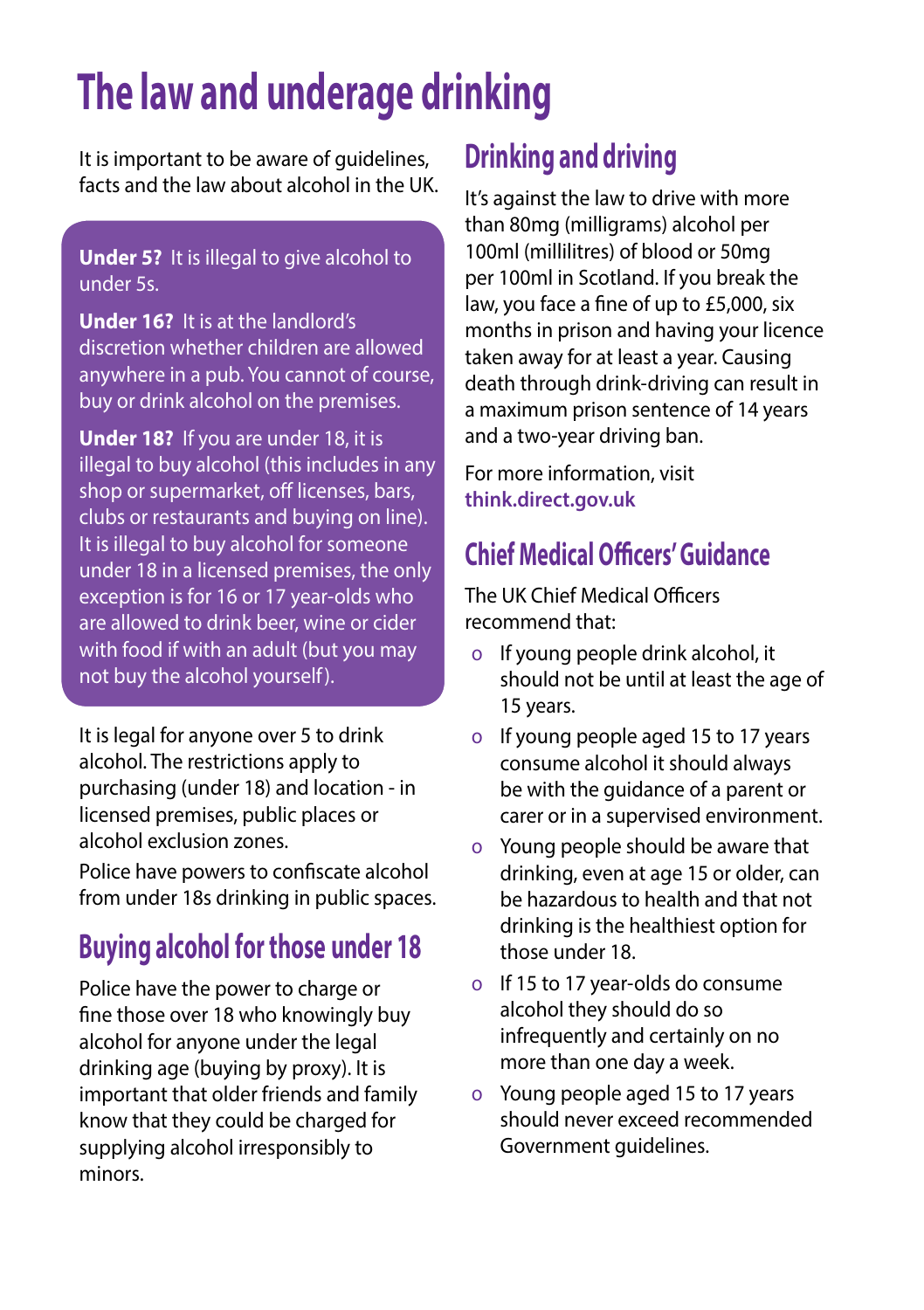# **Party survival guide**

## **A night out**

- o Plan how you're going to get home before you leave. Make sure you've got numbers for taxis and keep aside enough money to get home safely.
- o Eat before you go out, or during the evening.
- o If you're meeting at a mate's house before going out, watch how much you drink, especially if you're sharing a bottle. Each shot of spirit is a unit, a can of beer is 2 units on average and wine is 2 units or more a glass.
- o Ideally avoid getting involved in a round. Alternatively, limit rounds to 2 or 3 friends. If you find yourself in a round but feel that others are drinking faster than you – or over recommended limits - it's OK to skip a drink. Also feel free to remove yourself from the round altogether.
- o Drink water regularly to stay refreshed and hydrated - bars have to offer it free.
- o Use soft drinks to pace yourself.
- o Never leave your drink unattended someone might spike your drink, with more alcohol, or drugs.
- o Don't accept drinks from strangers or people you don't know well.
- o Look out for your friends and make sure they look out for you.

Find out more at **[talkaboutalcohol.com](http://talkaboutalcohol.com)**

## **Is it worth it?**

You're far more likely to be involved in an accident, violence or to get in trouble with the police if you get drunk. If you end up with a criminal record, it affects your chances of a good job, getting car insurance, and did you know that you can't go to the US if you have a criminal record?

Even drinking to get drunk occasionally can have serious consequences. It affects your judgement and can increase risky behaviour, which could result in:

- o Injuries and accidents
- o Unsafe sex, which could result in sexually transmitted infections and unplanned pregnancies
- o You being robbed or going home with a stranger
- o Fights, arguments and relationship problems
- o Getting into trouble with the police and getting a criminal record.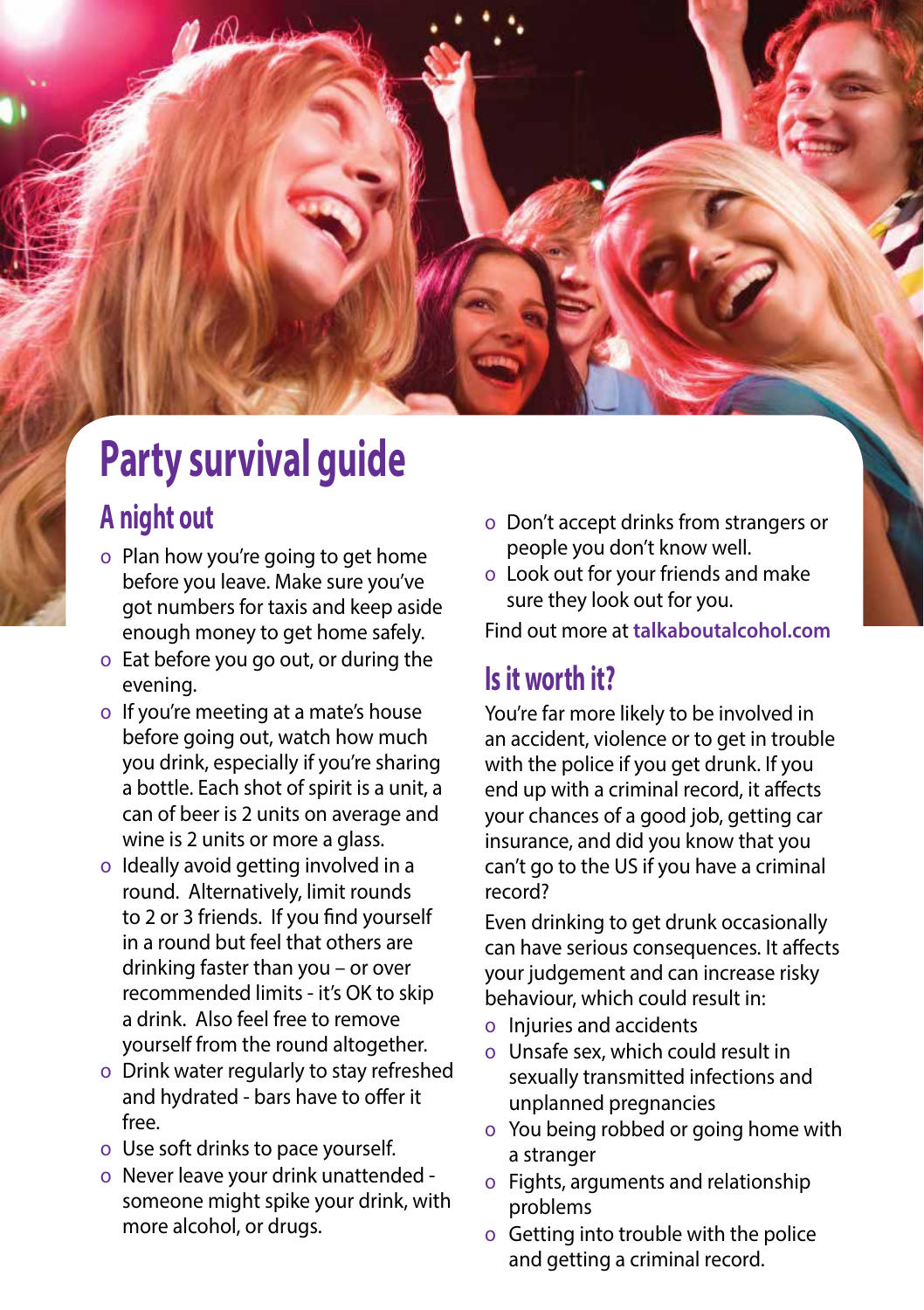# **Having friends round?**

When you have friends over:

- o Serve food preferably not salty snacks that make you drink more!
- o If you're mixing drinks at home, don't make them too strong - use a shot measure, have plenty of ice and soft mixers. Remember each shot is a unit the same as 1/2 pint beer.
- o If friends are getting drunk, give them a soft drink or get them to sit down and eat something.
- o Keep a special eye out for younger people and make sure they're OK.
- o Make sure everyone can get home safely, with a sober driver, reliable public transport, or a licensed cab. Alternatively offer them a bed for the night.
- o Last but not least don't drink too much yourself!





# **Top tips for the morning after**

If you end up drinking more than you should, there are a few things you can do to ease the morning after.

- o Drink as much water as you can before going to sleep, and put some beside the bed too.
- o Take an antacid to settle your stomach.
- o Alcohol is a depressant (slows down your reactions) so a coffee can perk you up (but can also dehydrate you, so keep up the water intake as well).
- o Drinking alcohol lowers your blood sugar level, so eat as soon as you can. Bananas, cereal, or egg on toast are all good morning-after snacks.
- o Never ever do 'hair of the dog' you'll just prolong the agony.
- o Have 48 hours without alcohol if it was a heavy session.
- o And next time, follow our top tips for a great night out and you won't suffer again.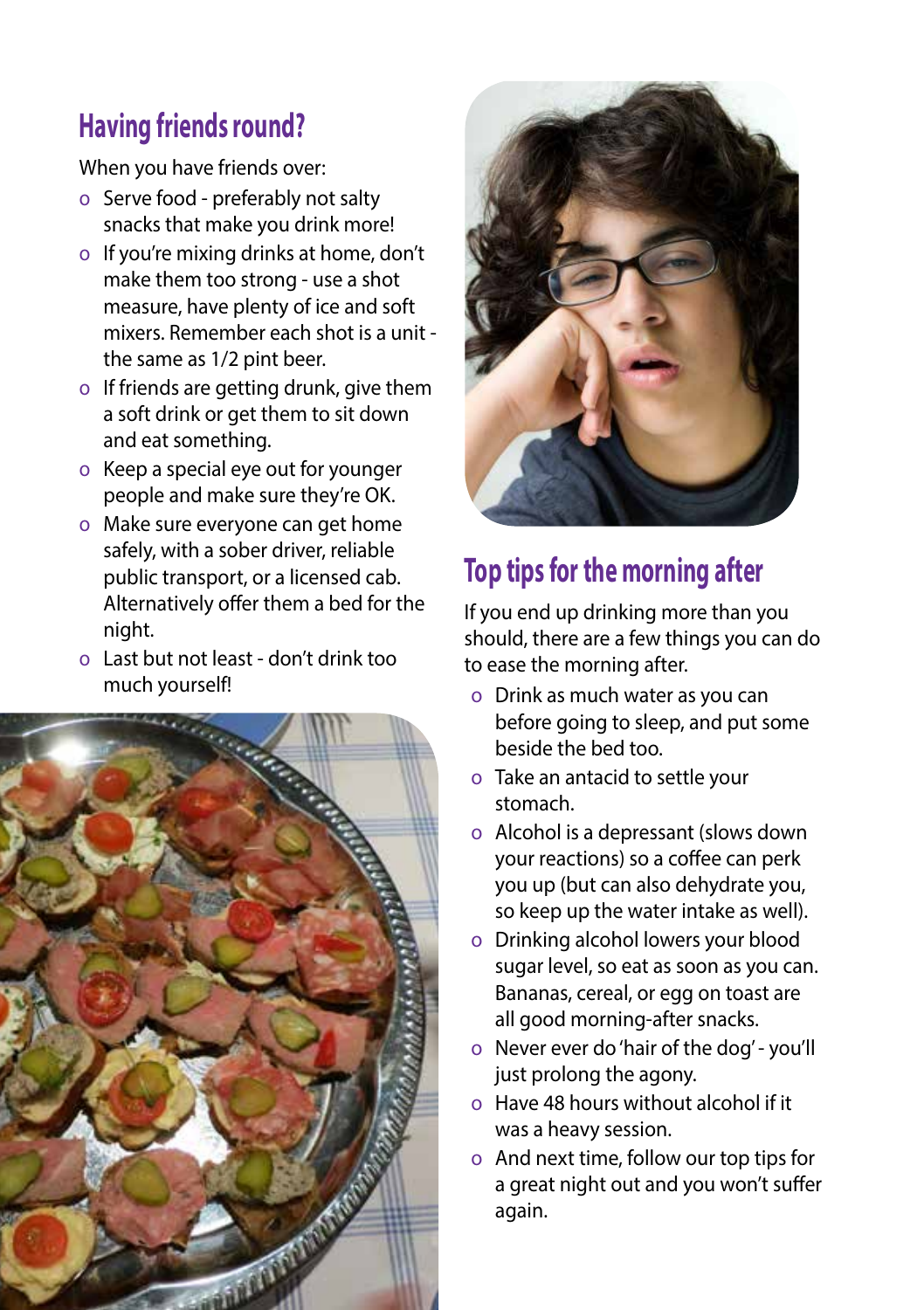

## **If it all goes wrong**

Drinking very large amounts in one session can lead to acute alcohol poisoning which in turn can result in unconsciousness, a coma, or even death. If it all goes wrong, it's essential to get emergency help…

#### **If someone loses consciousness after drinking too much, here's what to do:**

- o Keep them on their side with their head turned to the side (the recovery position).
- o Make sure they're breathing and their mouth and airways are clear.
- o If they stop breathing, start mouth to mouth resuscitation.
- o Loosen any tight clothing that might restrict their breathing.
- o Keep them warm (but not too hot) with blankets or a coat.
- o Call an ambulance but don't leave them… ask someone reliable to call the ambulance.

#### **If someone vomits you should:**

- o Try to keep them sitting up.
- o If they must lie down, make sure they're in the recovery position and that their mouth and airway are clear.
- o If they begin to choke, get help immediately.
- o Don't leave them even if you can't bear the sight or smell of someone vomiting. Alcohol poisoning is extremely dangerous. It can lead to a coma and in extreme cases, death. The amount of alcohol it takes to cause alcohol poisoning depends on many factors, including size, weight, age and so on. Teenagers and inexperienced drinkers are particularly vulnerable.

#### **Someone may have alcohol poisoning if:**

- o They are breathing less than twelve times a minute or stop breathing for periods of ten seconds or more.
- o They're asleep and you can't wake them up.
- o Their skin is cold, clammy, pale and bluish in colour.

**If you suspect someone has alcohol poisoning, treat it as a medical emergency - call an ambulance and stay with the person until help arrives.**